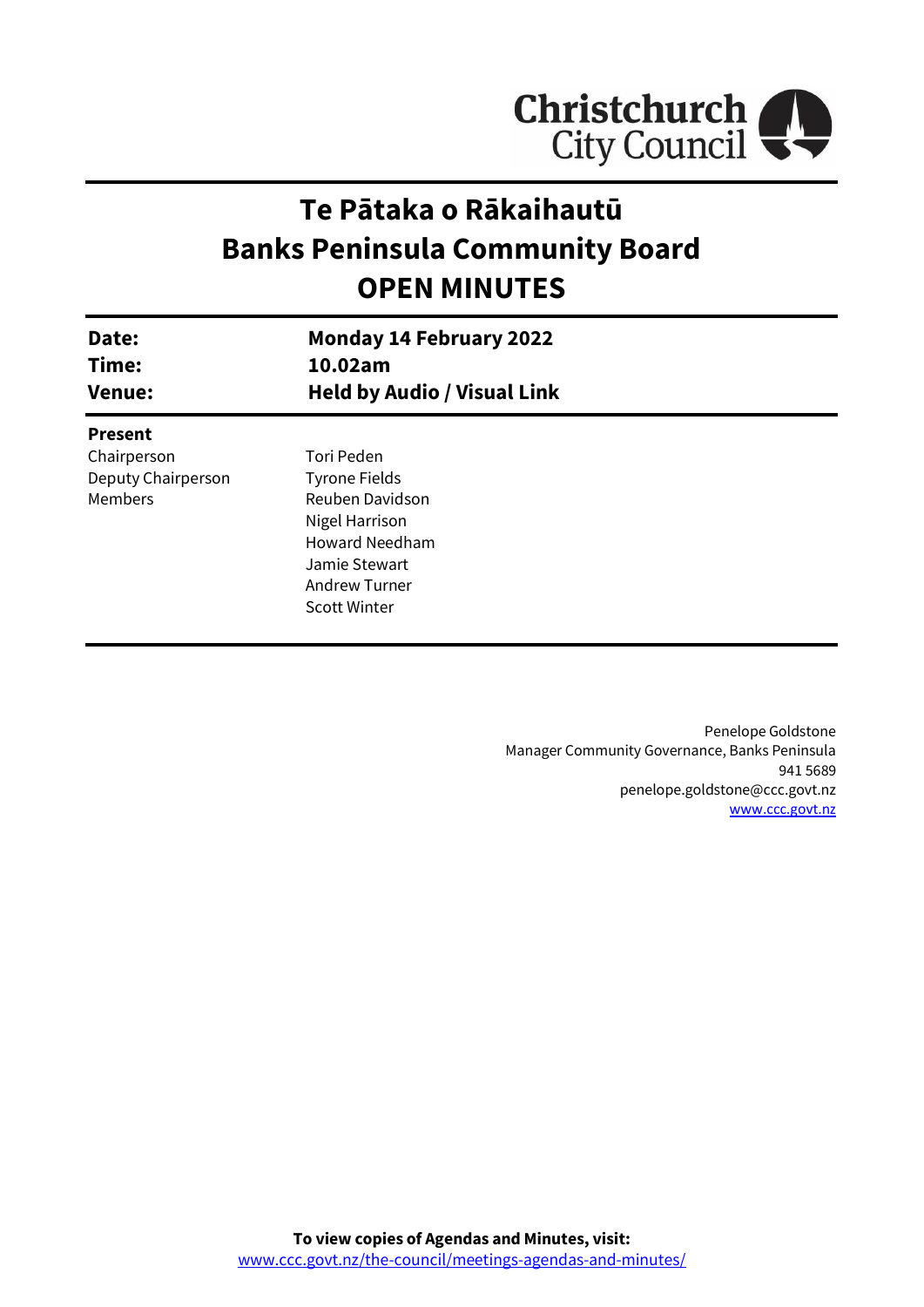

- **Part A Matters Requiring a Council Decision**
- **Part B Reports for Information**
- **Part C Decisions Under Delegation**

### **Karakia Tīmatanga**: Reuben Davidson

The agenda was dealt with in the following order.

# **Obituary**

The Chairperson noted the recent death of Peter Ramsden from the Koukourārata Rūnanga, who had worked with the Board on many occasions and was a respected member of the Banks Peninsula community. A moments silence was observed as a mark of respect.

# **1. Apologies Ngā Whakapāha**

**Part C Community Board Decision**

No apologies were received.

# **2. Declarations of Interest Ngā Whakapuaki Aronga**

### **Part B**

Andrew Turner declared an interest in Item 9, Section 3.3.1 of the Area Report regarding the Board's draft submission to the 27 Hunters Rd and 42 Whero Ave land options consultation, and sat back from the table during discussion and voting thereon.

# **3. Confirmation of Previous Minutes Te Whakaāe o te hui o mua**

### **Part C**

### **Community Board Resolved BKCB/2022/00001**

That the minutes of Te Pātaka o Rākaihautū Banks Peninsula Community Board meeting held on Monday, 6 December 2021 be confirmed.

Reuben Davidson/Scott Winter **Carried**

# **4. Public Forum Te Huinga Whānui**

### **Part B**

### **4.1 Paul Dietsche – Mural Project**

Paul Dietsche, Chairperson Te Puna Auaha Trust, spoke to the Board regarding the recently installed mural at 7 Norwich Quay, Lyttelton, noting the high level of community support and engagement for the project, including a grant from the Community Board. The Board Chairperson reported that the mural project was recently highlighted in a presentation to the Council. She thanked Paul and the community for supporting such a wonderful project.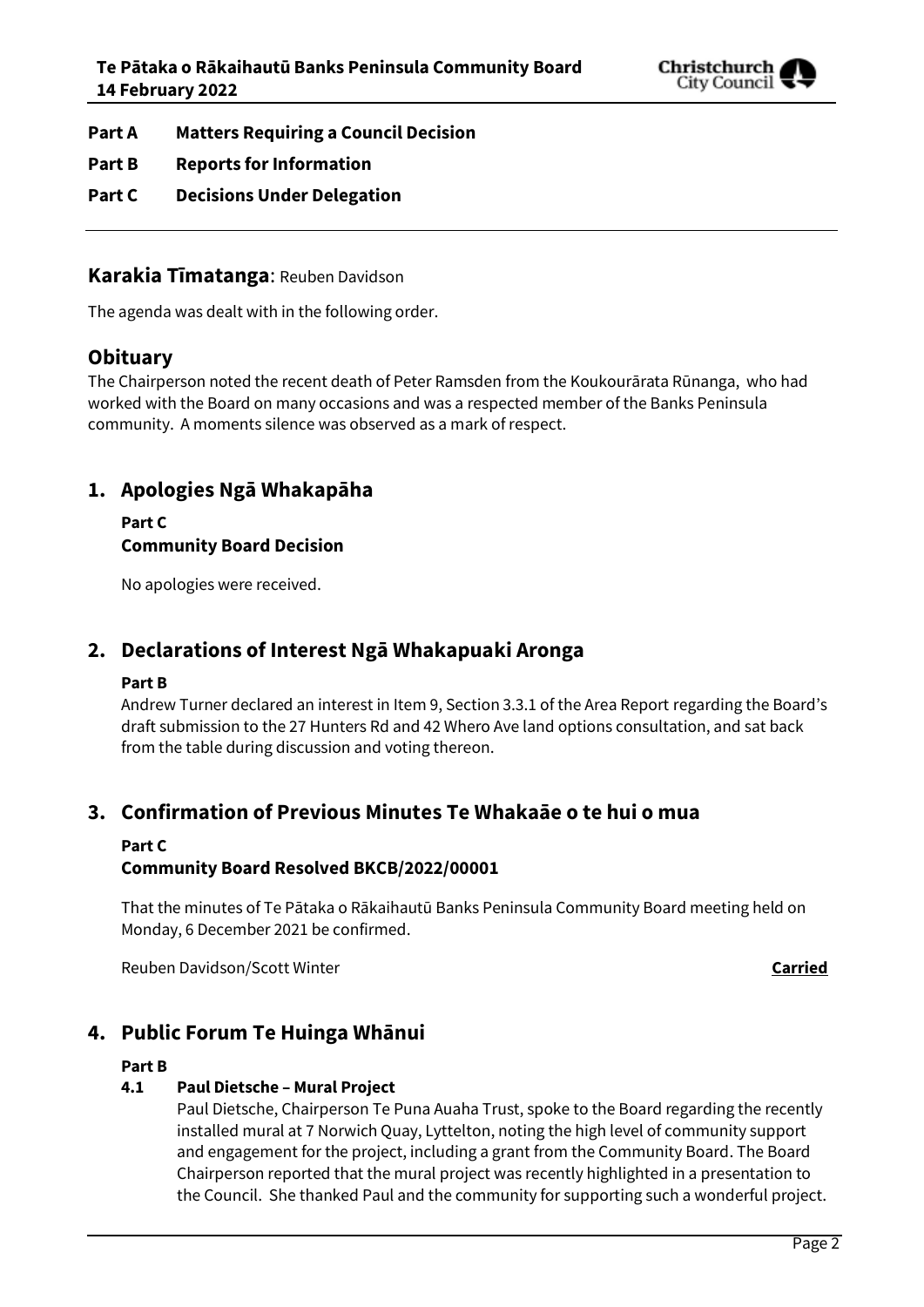

### **Part B**

That Te Pātaka o Rākaihautū Banks Peninsula Community Board:

1. Thanks Paul for his presentation.

### **4.3 Chris Nee - Steadfast**

Chris Nee, representing the New Zealand Sea Cadet Corps, spoke to the Board regarding the Heritage and Conservation Plan for Steadfast. She highlighted the need for improved accommodation for their group, and a proposed extension of the drill hall, which would help to future-proof the site for their use. She questioned whether Board members had visited the site and whether they had seen the Conservation Report or the draft lease proposed for the area.

Chris also noted that the Sea Cadet Corps and Cass Bay Residents Association have worked collaboratively and that the organisations are supportive of each other's efforts for access to improved facilities.

### **Part B**

That Te Pātaka o Rākaihautū Banks Peninsula Community Board:

1. Thanks Chris for her presentation.

### **4.2 Jenny Healy – Steadfast**

Jenny Healy, representing the Cass Bay Residents Association, spoke to the Board regarding the implications of the Heritage and Conservation Plan for Steadfast. She explained the need for a community facility for the growing community of Cass Bay, noting that the Association had been offered the lease of the garage on Steadfast, although that was in a poor state of repair. They were concerned that to prepare plans for the repair and update of a heritage building would cost the Association funding which it probably couldn't raise without having a lease in place, leaving them in a unenviable situation. They had been advised by two building companies it would be more cost effective to erect a new building.

The Association was asking the Board to help it work through the restrictions in the Conservation Report to try to get a community facility for the future.

### **Part B**

That Te Pātaka o Rākaihautū Banks Peninsula Community Board:

- 1. Notes its interest in visiting the Steadfast site and requests a briefing from staff that incorporates the information outlined in the HMNZS Steadfast Landscape History & Conservation Report.
- 2. Thanks Jenny for her presentation.

Item - 4.3. Chris Nee - New Zealand Sea Cadets Corps - has been moved to another part of the document.

### **4.4 Joshua Merriam**

Joshua Merriam, representing the Lyttelton Mountain Bike Club, spoke to the Board about progress in trying to get a better relationship with the Lyttelton Reserve Management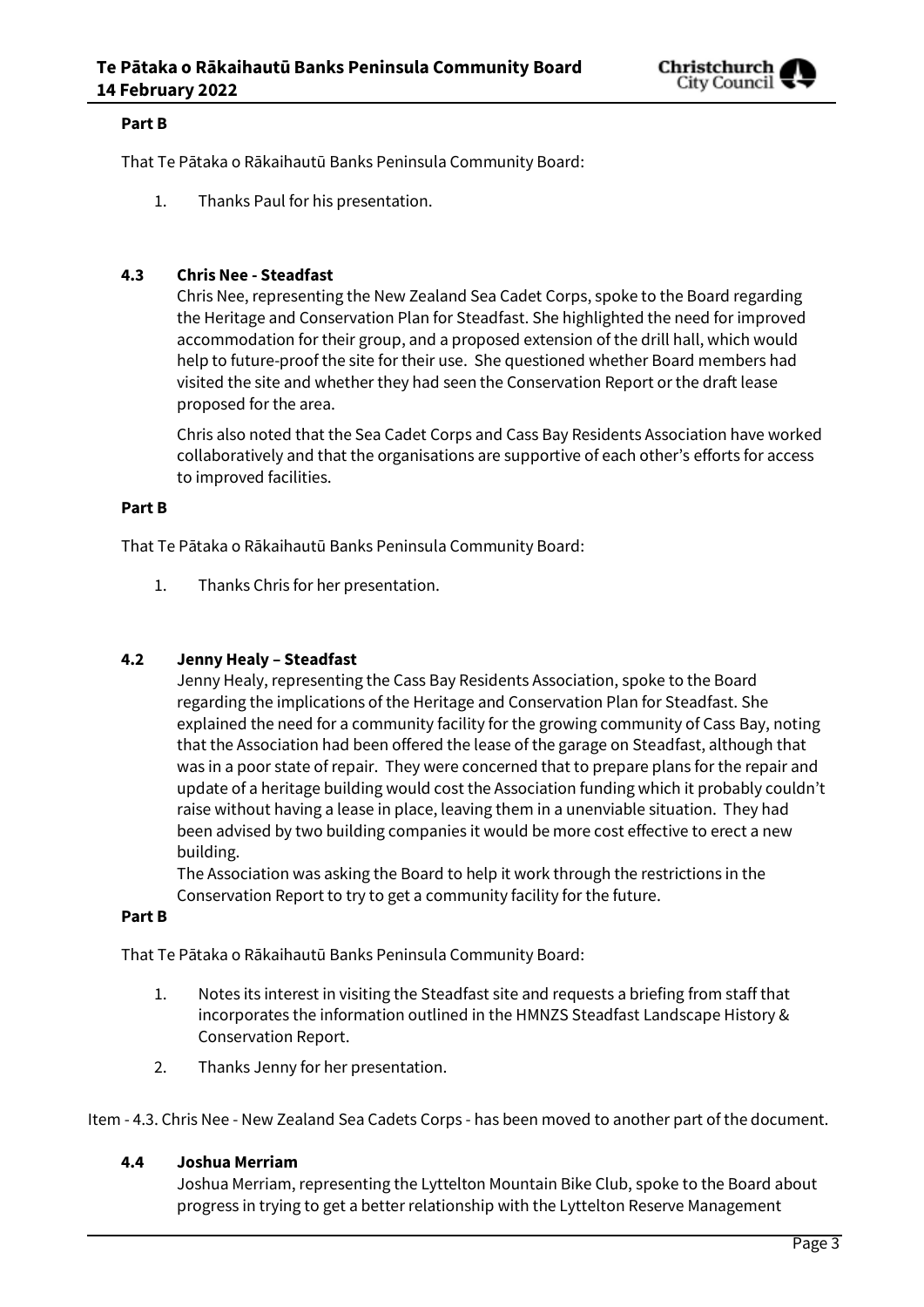

Committee (RMC) to work together on tracks in Urumau Reserve. He highlighted some of the frustration the Club was feeling over stalled progress on the maintenance of the tracks due to the inability to have a formal plan approved by the RMC. He believed some of the tracks were now a potential safety hazard and he asked the Board for help to solve the current impasse.

### **Part B**

That Te Pātaka o Rākaihautū Banks Peninsula Community Board:

- 1. Thanks Joshua for his presentation.
- 2. Notes that there are ongoing conversations being had with the Lyttelton Reserve Management Committee to try to solve some of the outstanding issues.

### **4.5 Marie Haley – December Rainfall Event**

Marie Haley, resident of Goughs Bay, spoke to the Board about the December storm and the Council response. She read through a chronological account of the event from her experience, which highlighted the extent of damage to her property, the lack of infrastructure and communications available and some of her frustrations with the recovery efforts.

### **Part B**

That Te Pātaka o Rākaihautū Banks Peninsula Community Board:

- 1. Receives the public forum information from Marie Haley and pass her written submission to staff for information.
- 2. Notes that a debriefing meeting is being planned for affected residents.
- 3. Notes that a report is being prepared on the Civil Defence response to the event
- 4. Thanks Marie for her presentation.

### **Attachments**

A Marie Haley Public Forum Submission **[⇨](../../../RedirectToInvalidFileName.aspx?FileName=BKCB_20220214_MAT_7653.PDF#PAGE=3)</u>** 

### **4.6 Richard Matterson – Naval Point Development**

Richard Matterson, representing the Naval Point Club Lyttelton as Club Manager, spoke to the Board regarding the Naval Point redevelopment. He noted the Clubs frustration over operational disruptions, and specific concerns regarding the haulout area and the proposed breakwater. Richard reported on a financial loss to the Club from extra costs and lost revenue. He believed that the proposal for a commercial haulout would not work in a "do it yourself" environment. He pointed out that the Club ramp was available to other people, not just members and he noted that the Club provided private facilities (toilets and rubbish bins) which were used by the public visiting Naval Point.

Richard asked for the support of the Community Board for the Naval Point Club to retain the haulout facility.

### **Part B**

That Te Pātaka o Rākaihautū Banks Peninsula Community Board:

- 1. Receives the public forum information from the Naval Point Club and forward the written submission to staff for comment.
- 2. Thanks Richard for his presentation.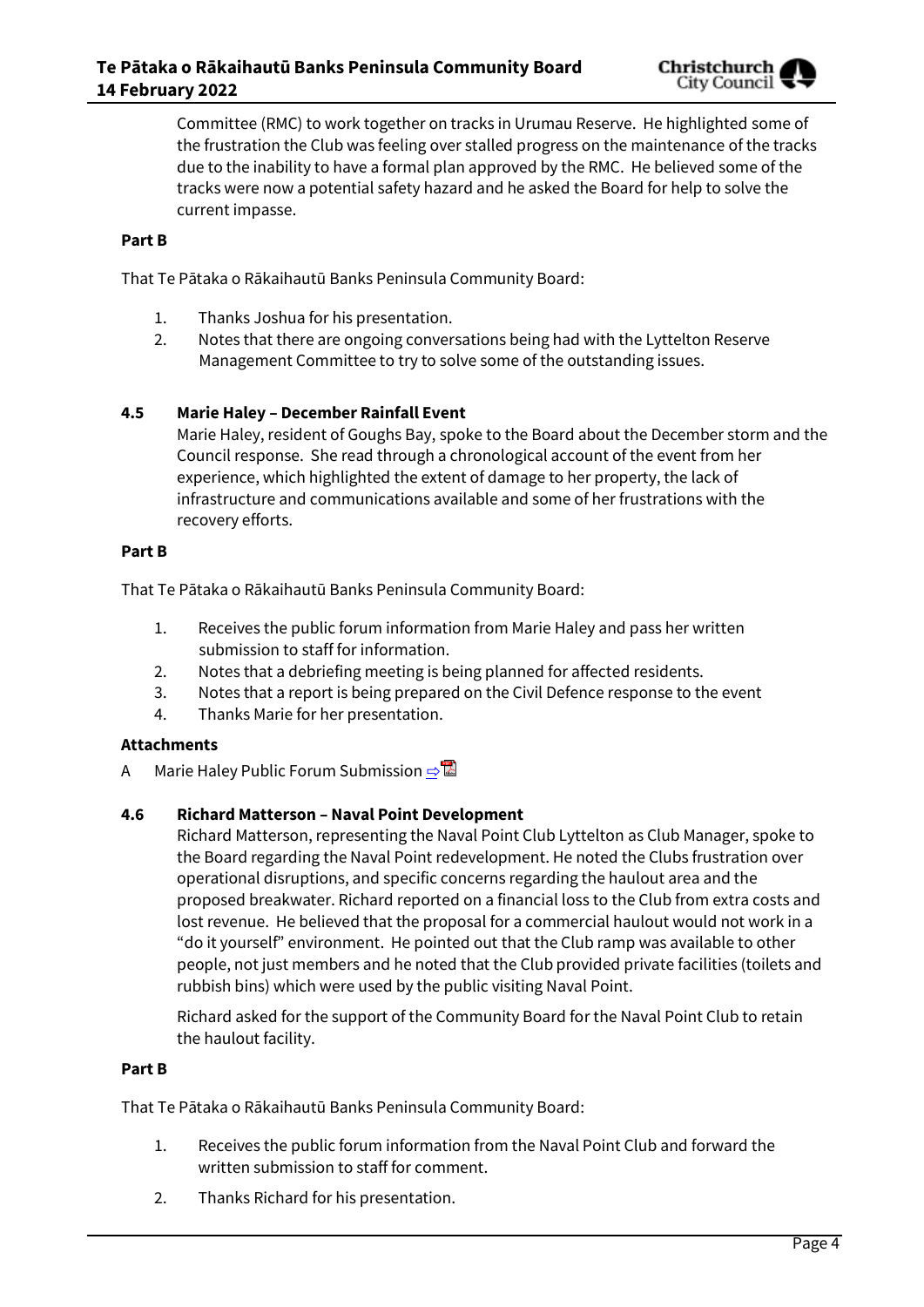

### **Attachments**

A Richard Matterson Public Forum Submission **[⇨](../../../RedirectToInvalidFileName.aspx?FileName=BKCB_20220214_MAT_7653.PDF#PAGE=8)** 

# **5. Deputations by Appointment Ngā Huinga Whakaritenga**

### **Part B**

### **5.1 Murray Walls – Pigeon Bay Reserve Management Committee**

Murray Walls, a member of the Pigeon Bay Reserve Management Committee, spoke to the Board regarding the Committee's Planting Plan. He noted the Committee's desire to enhance the Reserve and increase bird life, and sought endorsement of its Planting Plan.

In reply to a question Murray said that the Committee intended to use plantings native to Banks Peninsula.

### **Community Board Resolved BKCB/2022/00002**

### **Part B**

That Te Pātaka o Rākaihautū Banks Peninsula Community Board:

- 1. Receives the Deputation from Murray Walls and acknowledges the Planting Plan prepared by the Pigeon Bay Reserve Management Committee.
- 2. Thanks Murray for his deputation.

Jamie Stewart/Nigel Harrison **Carried**

# **6. Presentation of Petitions Ngā Pākikitanga**

### **Part B**

There was no presentation of petitions.

# **7. Reserve Management Committee Meeting Minutes Community Board Resolved BKCB/2022/00003**

### **(Original Officer Recommendation Accepted without Change)**

### **Part B**

That Te Pātaka o Rākaihautū Banks Peninsula Community Board:

- 1. Receives the minutes of the following Reserve Management Committees:
	- Duvauchelle Reserve Management Committee 18 October 2021
	- Duvauchelle Reserve Management Committee 15 November 2021
	- Diamond Harbour Reserve Management Committee 22 November 2021
	- Stanley Park Reserve Management Committee 2 December 2021
	- Pigeon Bay Reserve Management Committee 5 December 2021
	- Okains Bay Reserve Management Committee 14 December 2021

Nigel Harrison/Andrew Turner **Carried**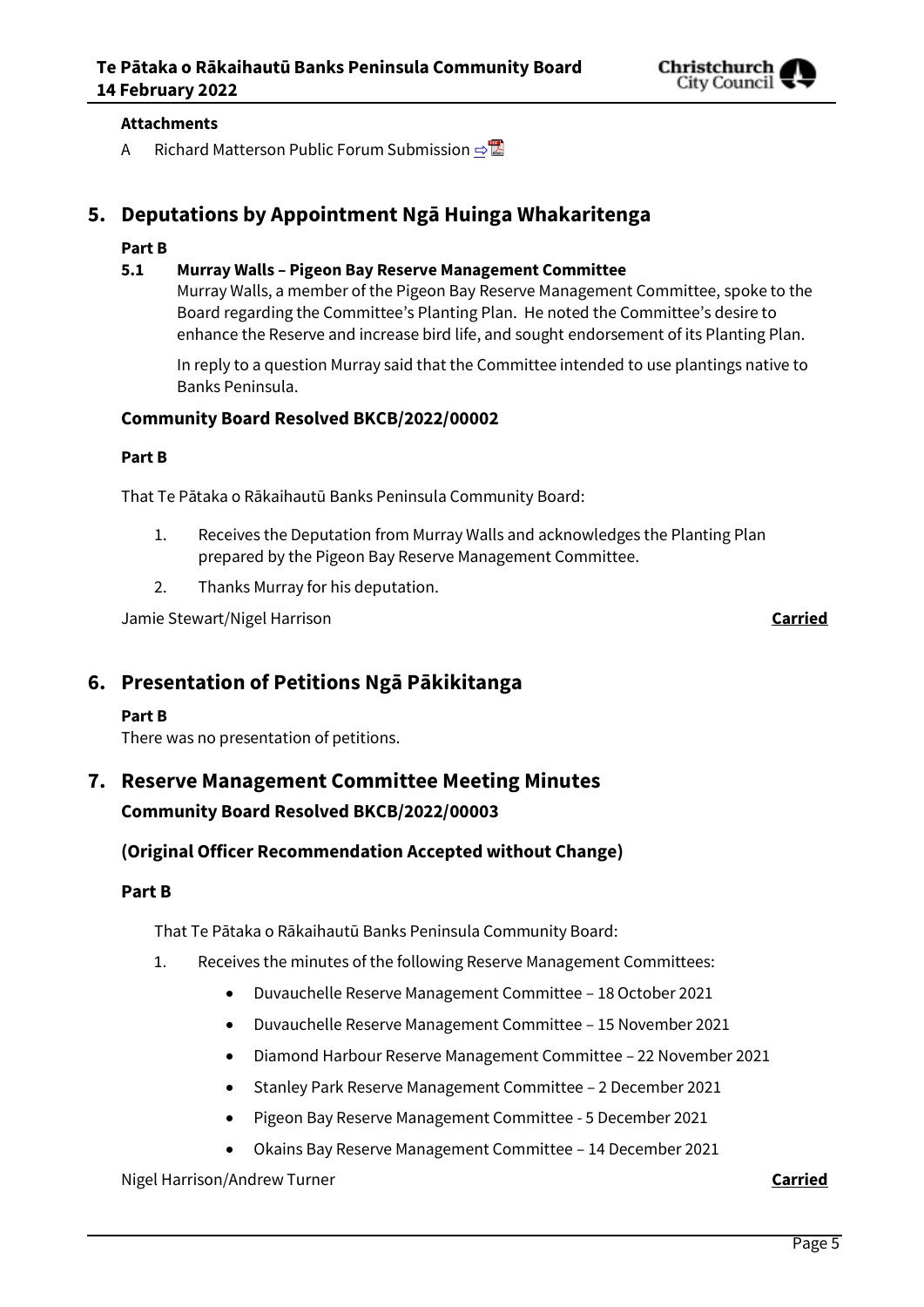

# **8. Banks Peninsula Discretionary Response Fund - Charteris Bay Yacht Club and Akaroa Golf Club**

**Community Board Resolved BKCB/2022/00004**

### **(Original Officer Recommendation Accepted without Change)**

### **Part C**

That Te Pātaka o Rākaihautū Banks Peninsula Community Board:

- 1. Approves a grant of \$600 from its 2021-22 Discretionary Response Fund to the Charteris Bay Yacht Club towards the wages for a professional coach.
- 2. Approves a grant of \$1,200 from its 2021-22 Discretionary Response Fund to the Akaroa Golf Club Incorporated towards the hire of port-a-loos, glasses, tablecloths and a flagpole for their centenary celebrations.

Scott Winter/Reuben Davidson **Carried**

# **9. Te Pātaka o Rākaihautū Banks Peninsula Community Board Area Report - December 2021 and January 2022**

### **Board Discussion**

The Board discussed the draft submission to the 27 Hunters Rd and 42 Whero Ave Land Options consultation. The majority of the Board agreed that the draft submission reflected the Board's previous discussion that occurred after it reviewed the community feedback from the consultation. The Board felt that the draft submission accurately reflected the priorities and concerns that the community raised during the consultation process. Howard Needham noted that he did not agree with the position outlined in the draft submission, as he believed the land should not be developed, but retained for the community.

### **Officer Recommendations Ngā Tūtohu**

That Te Pātaka o Rākaihautū Banks Peninsula Community Board:

1. Receives the Te Pātaka o Rākaihautū Banks Peninsula Community Board Area Report for December 2021 and January 2022.

### **Community Board Resolved BKCB/2022/00005**

### **Part B**

That Te Pātaka o Rākaihautū Banks Peninsula Community Board:

- 1. Receives the Te Pātaka o Rākaihautū Banks Peninsula Community Board Area Report for December 2021 and January 2022.
- 2. Endorses the appointment of Linda Sunderland to the Akaroa Museum Advisory Committee, to replace David Miller, as one of the two the representatives of the Friends of Akaroa Museum.

Reuben Davidson/Nigel Harrison **Carried**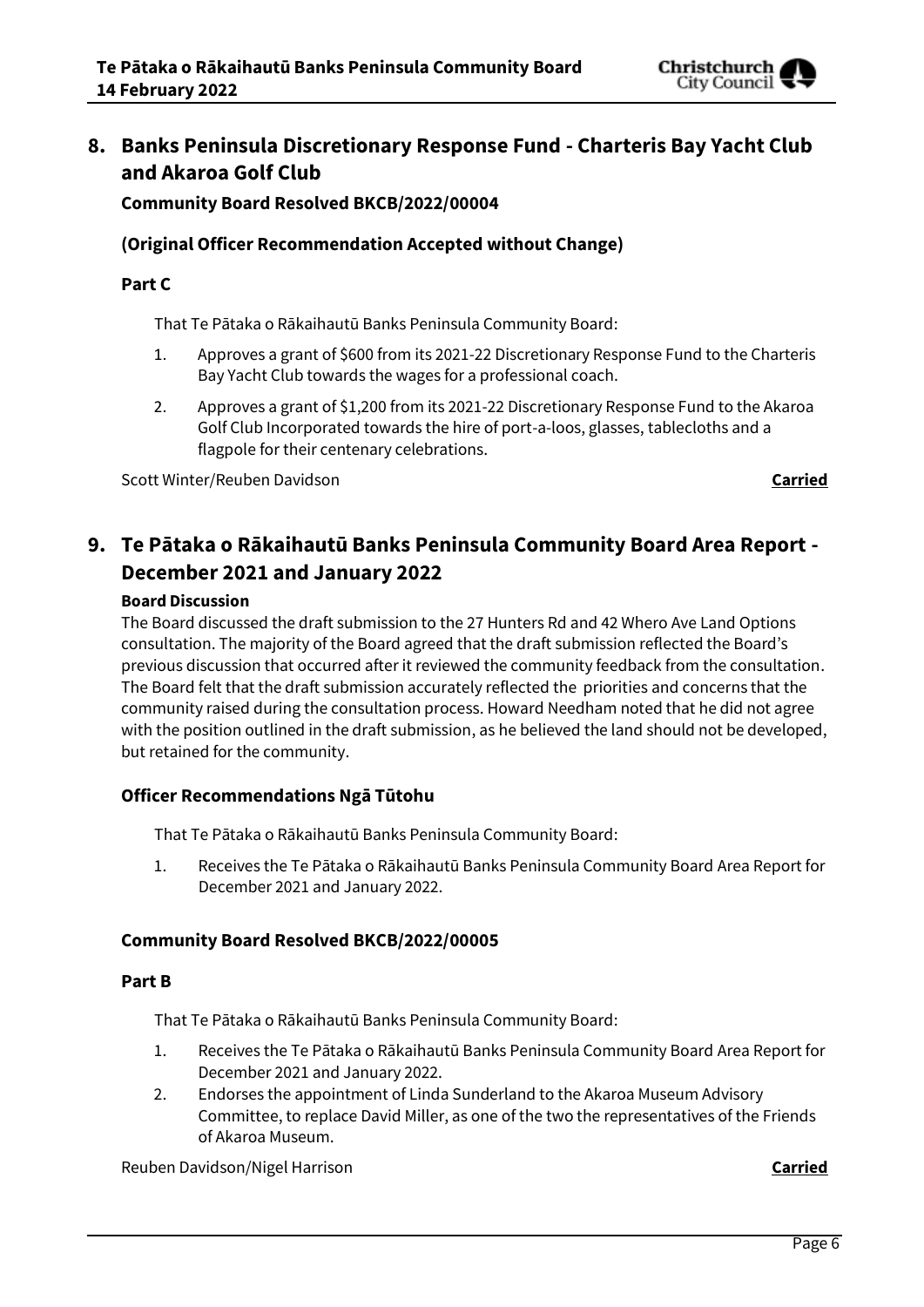

### **Community Board Resolved BKCB/2022/00006**

### **Part B**

That Te Pātaka o Rākaihautū Banks Peninsula Community Board:

1. Approves the draft submission to the Council's 27 Hunters Rd and 42 Whero Ave land options consultation.

Tori Peden/Scott Winter **Carried**

Howard Needham requested that his vote against the resolution be recorded.

Andrew Turner declared an interest in Item 9, Section 3.3.1 of the Area Report regarding the Board's draft submission to the 27 Hunters Rd and 42 Whero Ave land options consultation, and sat back from the table during discussion and voting thereon.

# **10. Elected Members' Information Exchange Te Whakawhiti Whakaaro o Te Kāhui Amorangi**

### **Part B**

Elected members exchanged the following information:

- Lyttelton Craft and Treasure Market application to utilise Albion Square site instead of Collets Corner – requested update to Board.
- Project Lyttelton working with a new carbon coach.
- Reserve Management Committee meeting protocols during the Covid-19 Red Traffic Light setting and audio/video options.
- Vacant property in Akaroa at Rue Jolie and Bruce Terrace old man's beard growing through fencing and onto footpath – advised to contact Environment Canterbury.
- LED lighting roll out in Akaroa requested update on status of remaining fluorescent light replacement.
- Covid-19 community support resources available to older and/or more vulnerable community members during periods of isolation – staff to circulate.
- Eastern Bays ongoing engagement with the community as recovery efforts continue.
- Eastern Bays community planning efforts to prepare for future adverse weather events.
- Lyttelton Tunnel landscaping maintenance at access points on both sides and wear on the tunnel tiles – ask Waka Kotahi for an update.
- State Highway 75 speed limits ask Waka Kotahi for an update.
- Akaroa Museum funding reinstatement of operational funding to be included in draft Annual Plan.
- Lyttelton Seafarers Committee meeting in near future.
- HMNZS Steadfast importance of continued progress.
- Noisy road users and boy racers ongoing concerns about noise and safety.
- Port Levy Resident issues with grader spreading shingle on to road verge
- Te Ahu Pātiki Park Scott Winter appointed as a Trustee. Plans for a new deed and maintenance schedule in association with Rod Donald Trust, Ngāti Wheke and Orton Bradley Park.
- Emergency situations (e.g. December rainfall event) highlights the need for community preparedness plans.
- Akaroa Wharf needs to be a living, functional structure, but also has to have character.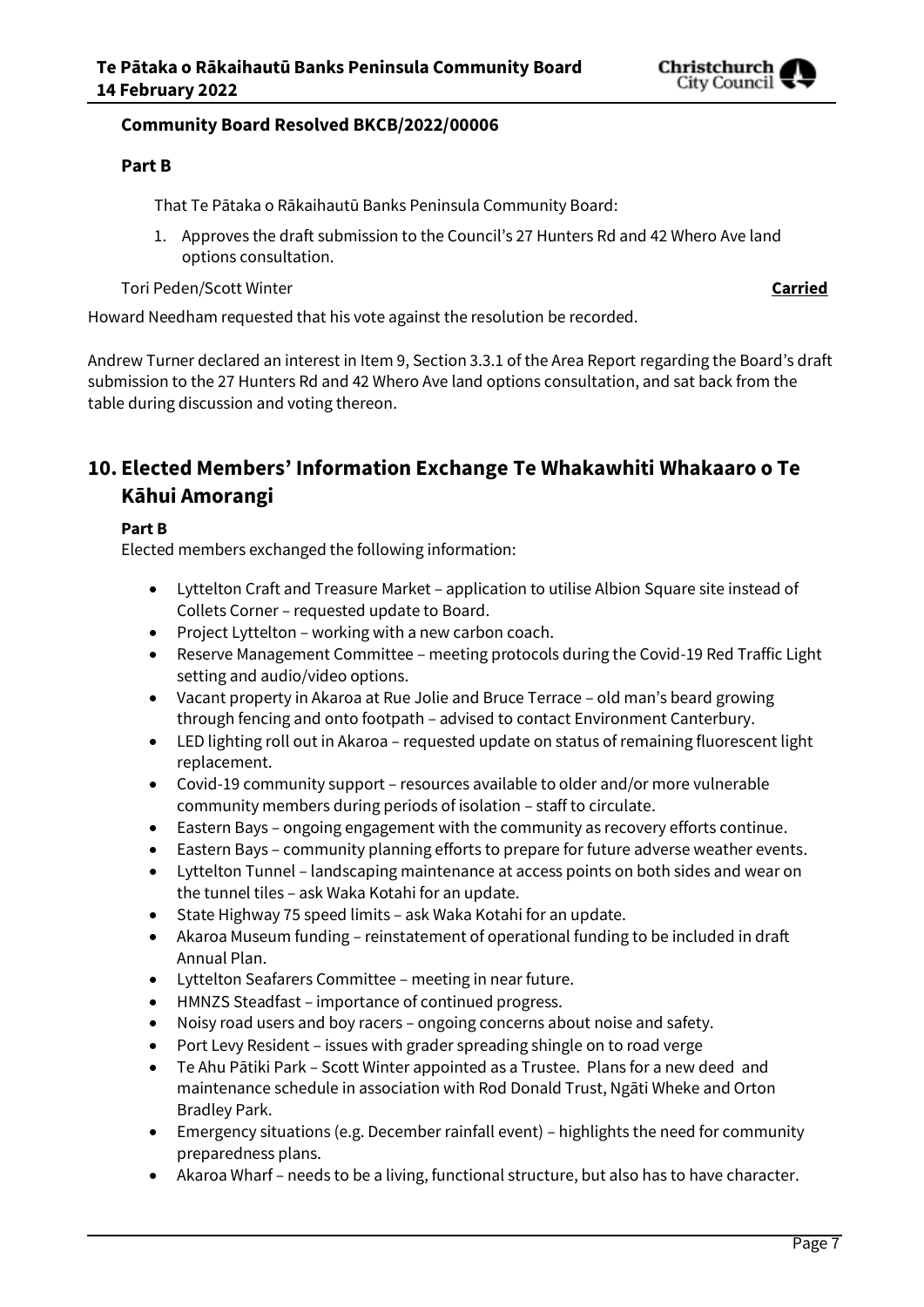

- Little River festivals and raves on private property concerns from community members about noise control, traffic management and safety.
- Coastal Hazards Working Party Peninsula residents eager to see work moving forward.

### **10.1 Windy Point Access**

The Board discussed whether there was any work underway to improve access to Windy Point from Sumner Road and Reserve Terrace as the current practice of walking along the roadside is unsafe for pedestrians.

### **Part B**

That Te Pātaka o Rākaihautū Banks Peninsula Community Board:

1. Requests staff to provide information to the Board about any plans to improve pedestrian access to Windy Point from Sumner Road and Reserve Terrace.

### **10.2 Naval Point**

The Board discussed access to Naval Point, reported congestion in the area and an apparent dissatisfaction amongst users.

### **Part B**

That Te Pātaka o Rākaihautū Banks Peninsula Community Board:

1. Requests that staff brief the Board about the progress on the Naval Point development including information regarding access by the public.

### **10.3 Derelict Building in Port Levy**

The Board heard of complaints from residents in Port Levy regarding a rundown building on Puari Road in which it was believed people were squatting. Residents who had complained had been informed of plans for the building to be removed by the Council, but it appeared no steps had been taken to address the building or any occupants.

### **Part B**

That Te Pātaka o Rākaihautū Banks Peninsula Community Board:

1. Requests an update from staff on the situation with the derelict building in front of 25 Puari Road, Port Levy and any plans for its removal.

### **10.4 Breitmeyers Road, Little River**

It was reported to the Board that there was confusion over access to properties on Breitmeyers Road in Little River, as there was a northern section of road and a southern section, with an unformed portion in the middle. There was concern that this could result in safety issues if first responders couldn't determine the correct destination in an emergency.